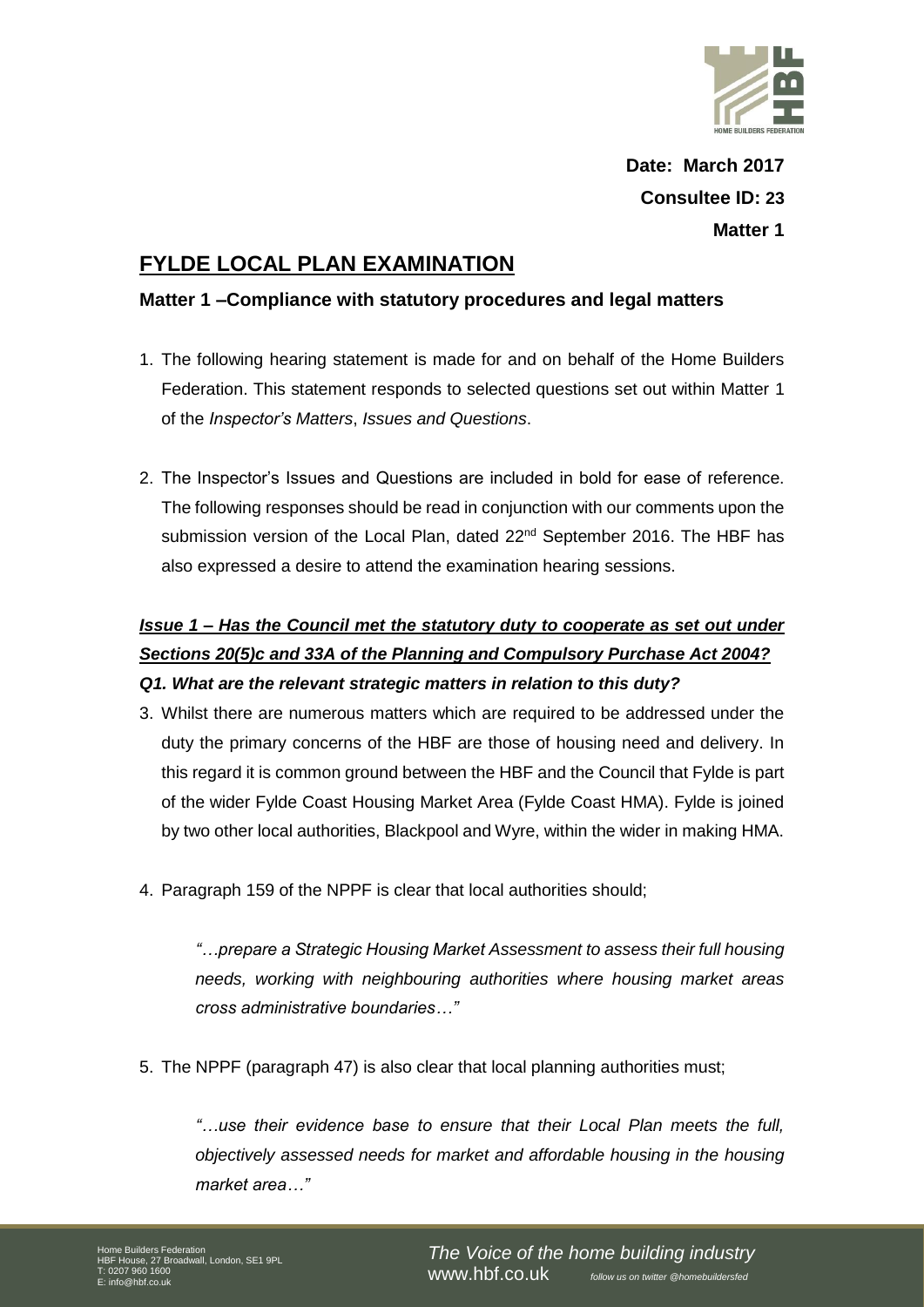6. It is therefore clear that housing needs and delivery are a key issues for the Flyde Coast authorities under the duty to co-operate.

*Q2. Has the Council maximised the effectiveness of plan-making activities by engaging constructively, actively and on an on-going basis with the prescribed bodies, in the preparation of the Plan in the context of these relevant strategic matters? In particular:*

- *a. What has been the nature of any cooperation and have any mechanisms or formal agreements been established? Is the Memorandum of Understanding by authorities within the Fylde Coast Housing Market Area (HMA) up to date and effective in this regard?*
- 7. The HBF addressed this issue in relation to housing growth within our comments upon the Publication version of the plan, paragraphs 4 to 11. The Council's evidence with regards to compliance with the Duty to Co-operate is set out within *Statement of Compliance with the Duty to Co-operate* (exam ref: SD007). This document has not been updated since our previous comments and as such they are still considered valid.
- 8. The HBF does not consider that the Memorandum of Understanding (MoU) is effective in terms of housing delivery and the plan. In relation to housing issues the MoU states that that the authorities must;

*"…reach a consensus on housing provision across the Fylde Coast subregion…" (*page 29, SD007)

However, as discussed below, this consensus does not appear to have been achieved.

### *b. Has the Council tried to resolve any issues through cooperation and what have been the outcomes?*

9. The importance of identified actions resulting from fulfilment of the duty is clearly articulated within the National Planning Practice Guidance (PPG). The National PPG states;

*"…it is unlikely that this (the duty) can be satisfied by consultation alone…"* and that *"…inspectors will assess the outcomes of the co-operation and not just whether local planning authorities have approached others…"* (ID 9-009 and ID 9-010 respectively).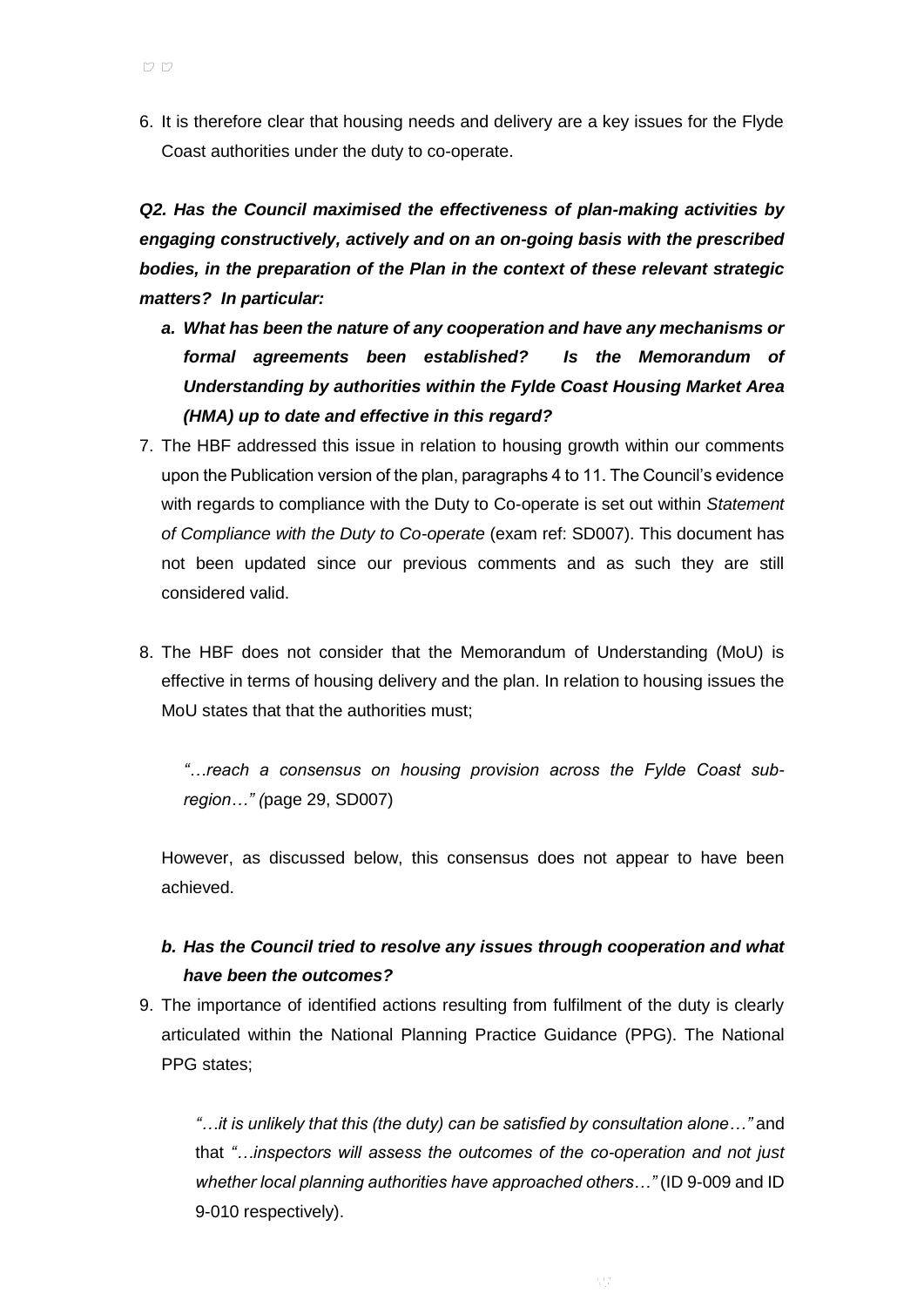- 10. The key concern for the HBF relates to how the unmet housing needs of Wyre will be met. It remains our opinion that this issue has not been adequately dealt with. I refer to our response to question 3d below.
	- *c. Is there robust evidence to support the cooperation activities that have taken place?*
- 11. The HBF notes the evidence within the *Statement of Compliance with the Duty to Co-operate* (exam ref: SD007) this clearly demonstrates that co-operation activities have taken place, some of which have led to positive outcomes. The exception to this appears to be the issue of unmet housing needs across the Fylde Coast HMA.

## *Q3. In light of Wyre Borough Council's statement that they will be unable to meet their own objectively assessed housing need (OAN):*

#### *a. What has been the nature of any cooperation in this regard?*

12. The HBF considers this is a matter for the Council to address.

### *b. Has cooperation led to an agreed mechanism for the delivery of unmet housing needs within the HMA?*

13. This is not clear from the evidence submitted.

#### *c. In what way has this influenced the Plan?*

14. The identification of unmet needs from Wyre does not appear to have been adequately taken into account.

### *d. Is there an obligation for Fylde Council to ensure that the objectively assessed need for the HMA as a whole is met?*

- 15. Yes in combination with the other Fylde Coast authorities. As noted above this is a requirement of the NPPF.
- 16. In comparison to the other Fylde Coast authorities of Blackpool and Wyre, Flyde would appear to have the greatest capacity to meet the needs of the HMA. As noted within our comments upon the Publication version of the Plan (paragraphs 7 to 9) Blackpool is unlikely to be able to assist further, in any significant manner, due to its constrained nature. Whilst Wyre is unlikely to meet its share of housing needs in full, due to the clear request for assistance.